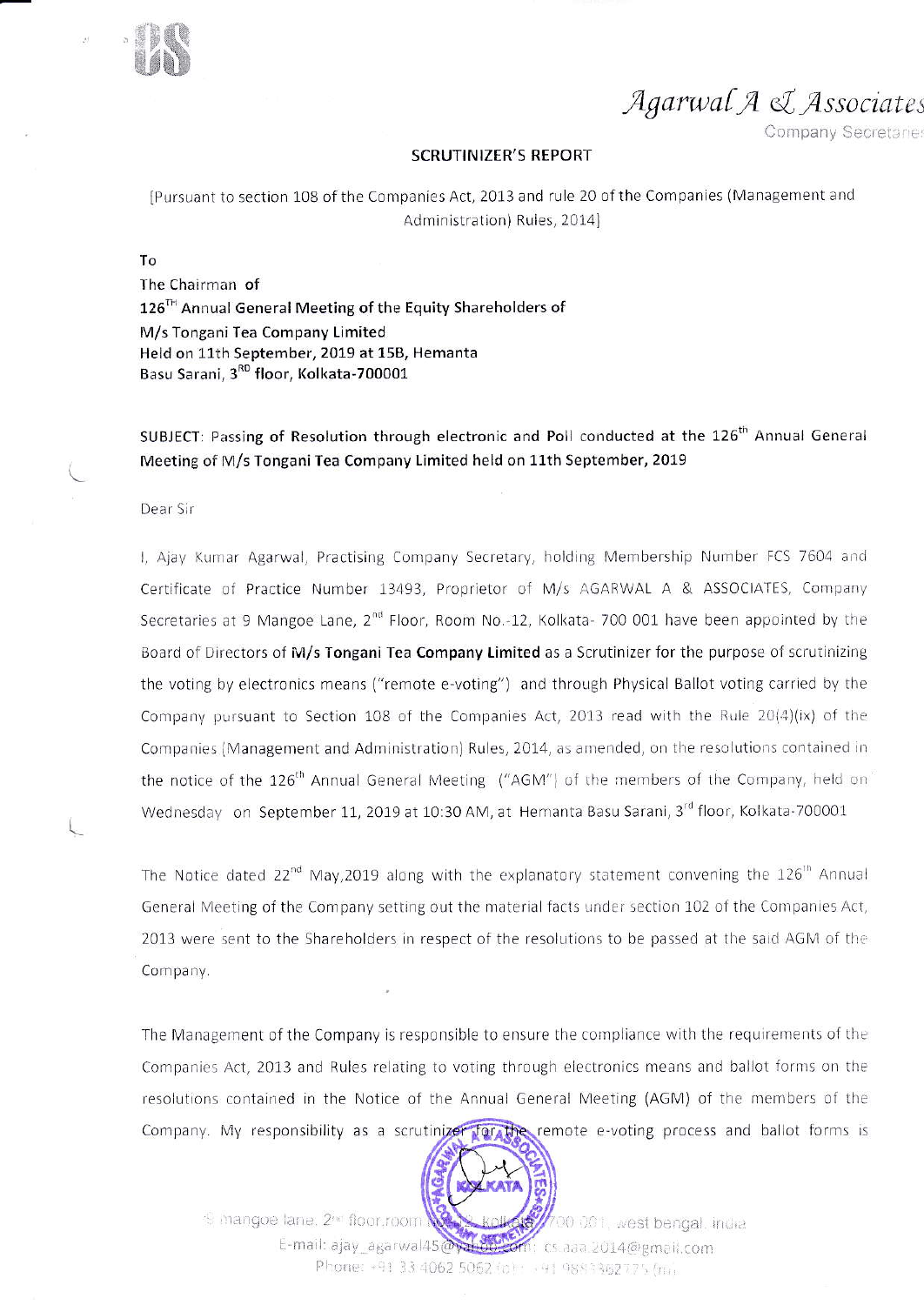restricted to make Scrutinizer's Report of the votes cast "in favour" or "against" the resolution and "invalid" and "abstained" ballots and votes, based on the reports generated from the E-voting system provided by the Central Depository Services (India) Limited (CDSL), the authorized agency to provide Evoting facilities, engaged by the Company to provide remote e-voting facilities and ballot forms received.

Further to the above, I submit my report as under:

- The remote e-voting period remained open from Sunday, 8<sup>th</sup> September, 2019 (09:00 AM) L. to Tuesday, 10<sup>th</sup> September, 2019 (05:00 PM).
- The members of the Company as on the "cut off" date i.e.  $4<sup>th</sup>$  September, 2019 were П. entitled to e-vote on the resolutions (item no. 1 to 5 as set out in the notice of the AGM of the Company).
- The Ballot Forms facility was also provided at the AGM on Wednesday  $11^{\text{th}}$  September, 2019 排. for those members who attending the meeting not voted through remote e-voting facility.
- $IV.$ On completion of voting at the meeting M/s Niche Technologies Pvt Ltd. (RTA) provided us with the list of shareholders who had cast their votes, with their holding details of vote cast on the Resolutions.
- The votes were reconciled with the records maintained by the Company and RTA with V. respect to the Authorizations / Proxies lodged with the Company. If any;
- The votes cast were unblocked on 11<sup>th</sup> September, 2019 at around 11:52 am in the presence VI. of two witnesses, Mr. Biraj Raha and Ms. Shreya Kedia who are not in employment of the Company.
- VII. Thereafter, considering remote e-voting and votes casted through physical Ballot forms, the combined results of the voting is annexed. The details containing inter alia, list of Equity Share Holders, who voted "for", "against" each of the resolutions that were put to vote,

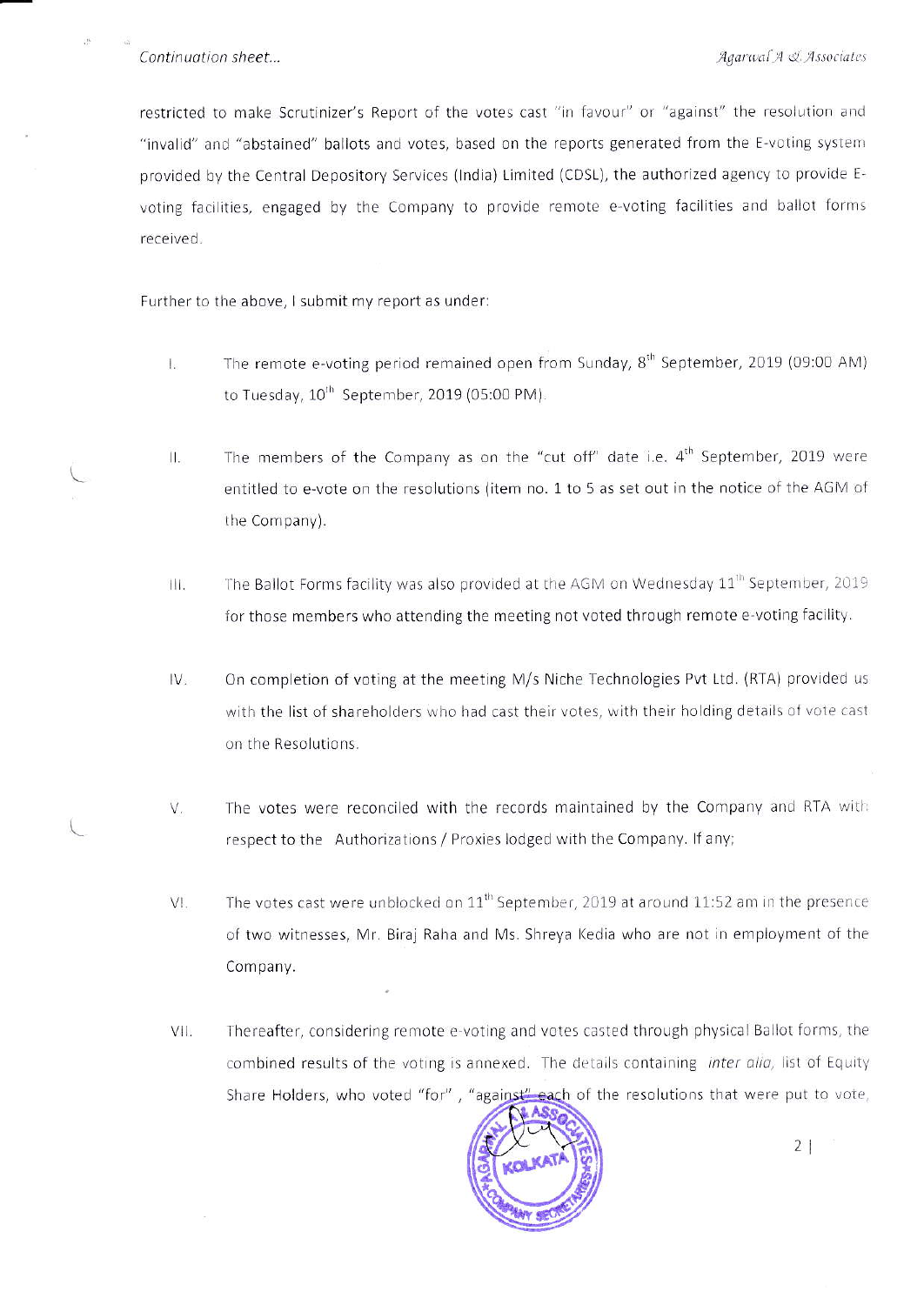k

and whose votes became invalid or who abstained from voting, were generated from the evoting website of Central Depository Services(India) Limited  $(CDSL)$ i.e. http://www.evotingina.a.com and is based on such reports generated.

- VIII. Ten Members have cast their votes through remote e-voting and all such votes are valid, Sixteen members and/or their proxies have cast their votes through poll at the AGM venue and all such votes are valid.
- IX. OUTCOME: All the resolutions stand passed unanimously under combined results of both evoting and ballot process.
- Х. The relevant records relating to e-voting, physical ballot etc. at the AGM is handed over to the Company Secretary / Director authorized by the Board for safe keeping

Thanking you,

Place: Kolkata Date: 11<sup>th</sup> September, 2019



For AGARWAL A & ASSOCIATES **Company Secretaries** 

CS Ajay Kumar Agarwal Proprietor M No.: F7604; C.P No.:13493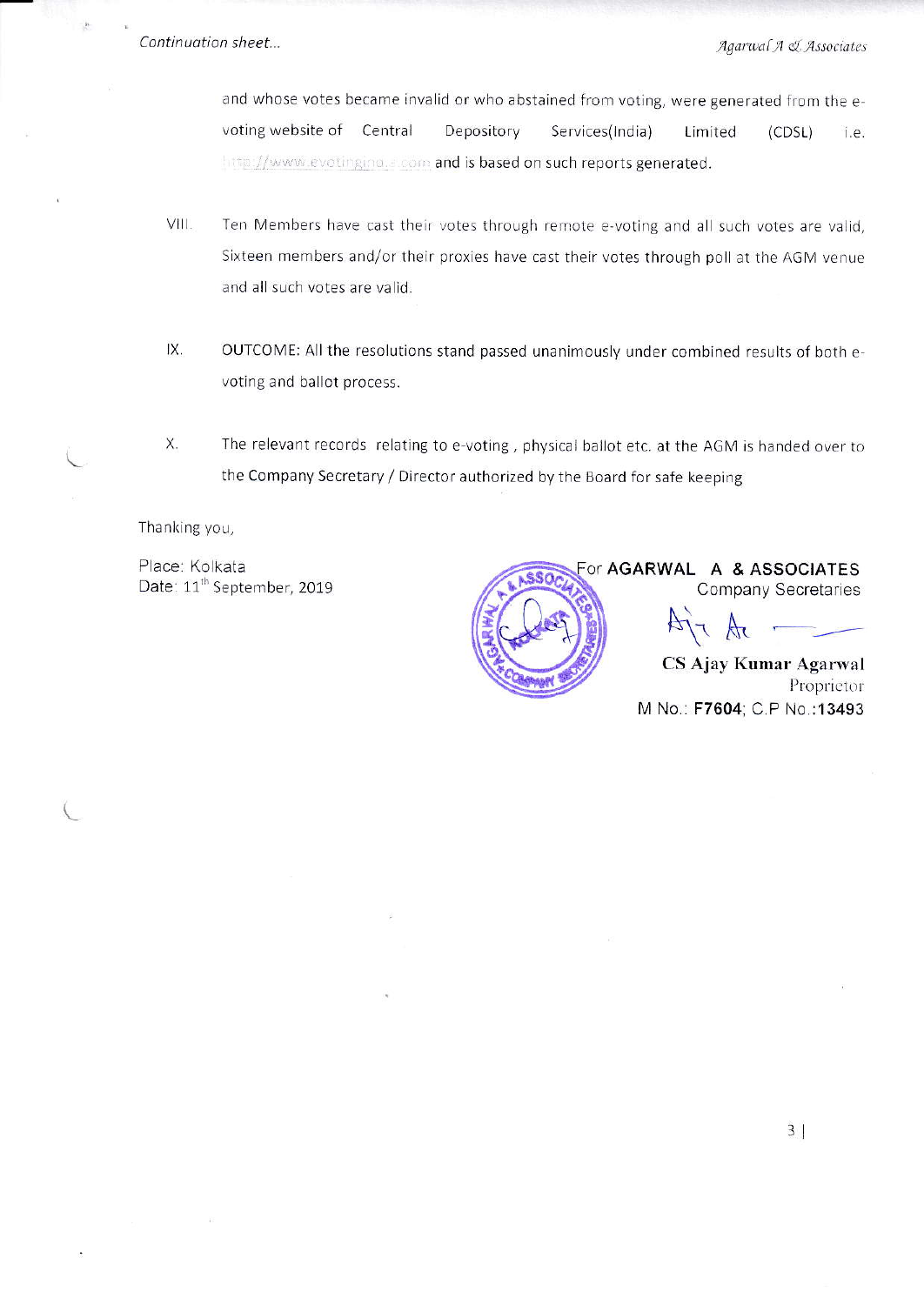ă

 $\sim$ 

# M/s Tongani Tea Company Limited

# (CIN: L01132WB1893PLC000742)

Date of AGM: 11<sup>th</sup> September, 2019

|                           |                                                                                                                                                                                                                                                          |            |                                         | Assent/ in Favour of             | Dissent/ Against               |                    |                                                 | Invalid                               |                        |                                                        |                                                 |              |
|---------------------------|----------------------------------------------------------------------------------------------------------------------------------------------------------------------------------------------------------------------------------------------------------|------------|-----------------------------------------|----------------------------------|--------------------------------|--------------------|-------------------------------------------------|---------------------------------------|------------------------|--------------------------------------------------------|-------------------------------------------------|--------------|
| 7es<br>olut<br>ion<br>No. | Subject Matter of the<br>Resolution                                                                                                                                                                                                                      | Mode       | Total<br>No. of<br>Memb<br>ers<br>Voted | Total No.<br>of Shares<br>Voting | No. of<br>Membe<br>rs<br>voted | No.<br>of<br>Votes | $%$ of<br>votes<br>in<br>favo<br>ur of<br>votes | No.<br>of<br>Mem<br>bers<br>vote<br>d | No.<br>of<br>Vot<br>es | of<br>$\frac{9}{6}$<br>votes<br>against<br>of<br>votes | No.<br>of<br>Mem<br>bers<br>vote<br>$\mathbf d$ | No.<br>Votes |
|                           | <b>ORDINARY BUSINESS</b>                                                                                                                                                                                                                                 |            |                                         |                                  |                                |                    |                                                 |                                       |                        |                                                        |                                                 |              |
| $\overline{1}$            | ORDINARY<br>RESOLUTION. To<br>receive, consider<br>and adopt the<br>Audited Financial<br>Statements of the<br>Company for the<br>year ended 31 <sup>st</sup><br>March 2019 along<br>with Report of the<br>Board of Directors<br>and Auditors<br>thereon. | Electronic | 10                                      | 173071                           | 10                             | 173071             | 100                                             |                                       |                        |                                                        |                                                 |              |
|                           |                                                                                                                                                                                                                                                          | Physical   | 4                                       | 341                              | $\overline{4}$                 | 341                | 100                                             | $\sim$                                | a.                     |                                                        |                                                 |              |
|                           |                                                                                                                                                                                                                                                          | Total      | 14                                      | 173412                           | 14                             | 173412             | 100                                             | $\omega_{\rm eff}$                    | $\overline{a}$         |                                                        |                                                 |              |
| $\overline{2}$            | ORDINARY<br><b>RESOLUTION: To</b><br>declare dividend of<br>Rs. 6/- per Equity                                                                                                                                                                           | Electronic | 10                                      | 173071                           | 10                             | 173071             | 100                                             | $\sim$ $\sim$                         | $\frac{1}{2}$          |                                                        |                                                 |              |
|                           | Shares for the<br>financial year ended<br>31st March 2019 of<br>the Company.                                                                                                                                                                             | Physical   | 4                                       | 341                              | $\overline{a}$                 | 341                | 100                                             | $\sim$ $-$                            | m.e.                   | n.e.                                                   |                                                 |              |
|                           |                                                                                                                                                                                                                                                          | Total      | 14                                      | 173412                           | 14                             | 173412             | 100                                             | s.                                    |                        |                                                        |                                                 |              |

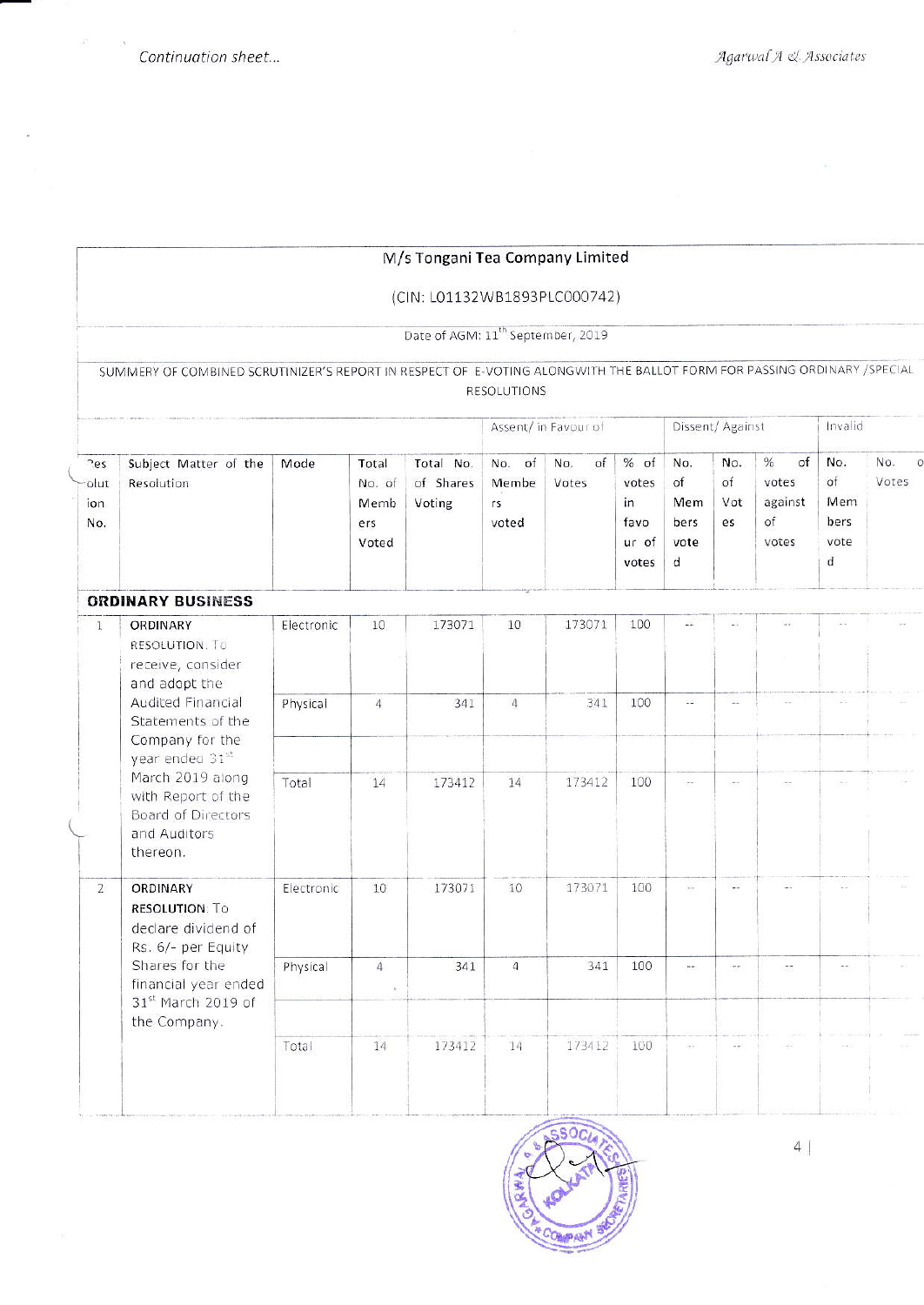$\hat{Q}$  $\sim$ 

| 3               | ORDINARY<br><b>RESOLUTION: TO</b><br>appoint Mrs. Suman<br>Raychaudhuri                                                                                                                                                                     | Electronic | 10             | 173071 | 10                       | 173071 | 100 |                             |                          |            | $\sim$        |  |  |  |
|-----------------|---------------------------------------------------------------------------------------------------------------------------------------------------------------------------------------------------------------------------------------------|------------|----------------|--------|--------------------------|--------|-----|-----------------------------|--------------------------|------------|---------------|--|--|--|
|                 | (DIN:07308451),<br>who retire by<br>rotation and being                                                                                                                                                                                      | Physical   | $\overline{4}$ | 341    | $\overline{4}$           | 341    | 100 | $\overline{\phantom{a}}$    | $\omega$ or              | GG.        | $\sim$ $\sim$ |  |  |  |
|                 | eligible offer herself                                                                                                                                                                                                                      |            |                |        |                          |        |     |                             |                          |            |               |  |  |  |
|                 | for re-appointment.                                                                                                                                                                                                                         | Total      | 14             | 173412 | 14                       | 173412 | 100 | $\omega$ in                 | $\overline{\phantom{a}}$ | 22         | $-1$          |  |  |  |
|                 | <b>SPECIAL BUSINESS</b>                                                                                                                                                                                                                     |            |                |        |                          |        |     |                             |                          |            |               |  |  |  |
| $\overline{4}$  | SPECIAL<br>RESOLUTION: To re-<br>appoint Mr. Ashok<br>Vardhan<br>Bagree                                                                                                                                                                     | Electronic | 10             | 173071 | 10                       | 173071 | 100 | <b>SIM</b>                  |                          |            |               |  |  |  |
|                 | (DIN: 00421623) as<br>Independent                                                                                                                                                                                                           | Physical   | 4              | 341    | $\mathcal{L}_\mathrm{r}$ | 341    | 100 | $\mathcal{C} = \mathcal{C}$ | $\sim$                   | i d        |               |  |  |  |
|                 | Director<br>of<br>the<br>company for<br>the                                                                                                                                                                                                 |            |                |        | 8                        |        |     |                             |                          |            |               |  |  |  |
|                 | second term of five<br>consecutive years to<br>hold office from the<br>conclusion of this<br>Annual<br>General<br>Meeting<br>the<br>till<br>Annual<br>General<br>Meeting<br>for<br>the<br>Financial<br>period<br>ended 31st March,<br>2024. | Total      | 14             | 173412 | $14\,$                   | 173412 | 100 | 踪                           | -22                      | S.         |               |  |  |  |
| $5\overline{)}$ | SPECIAL<br>RESOLUTION: To re-<br>Mr.<br>appoint<br>Ravindra<br>Kumar<br>Murarka<br>(DIN)                                                                                                                                                    | Electronic | 10             | 173071 | 10                       | 173071 | 100 | $\frac{1}{2}$               |                          |            |               |  |  |  |
|                 | 00823611)<br>as<br>Independent<br>Director<br>the<br>of<br>company<br>the<br>for                                                                                                                                                            | Physical   | $\overline{a}$ | 341    | $\overline{4}$           | 341    | 100 | $\sim$                      | $\omega$ $\omega$        | $\sigma$ . | z.            |  |  |  |
|                 | second term of five<br>consecutive years to                                                                                                                                                                                                 |            |                |        |                          |        |     |                             |                          |            |               |  |  |  |



 $5|$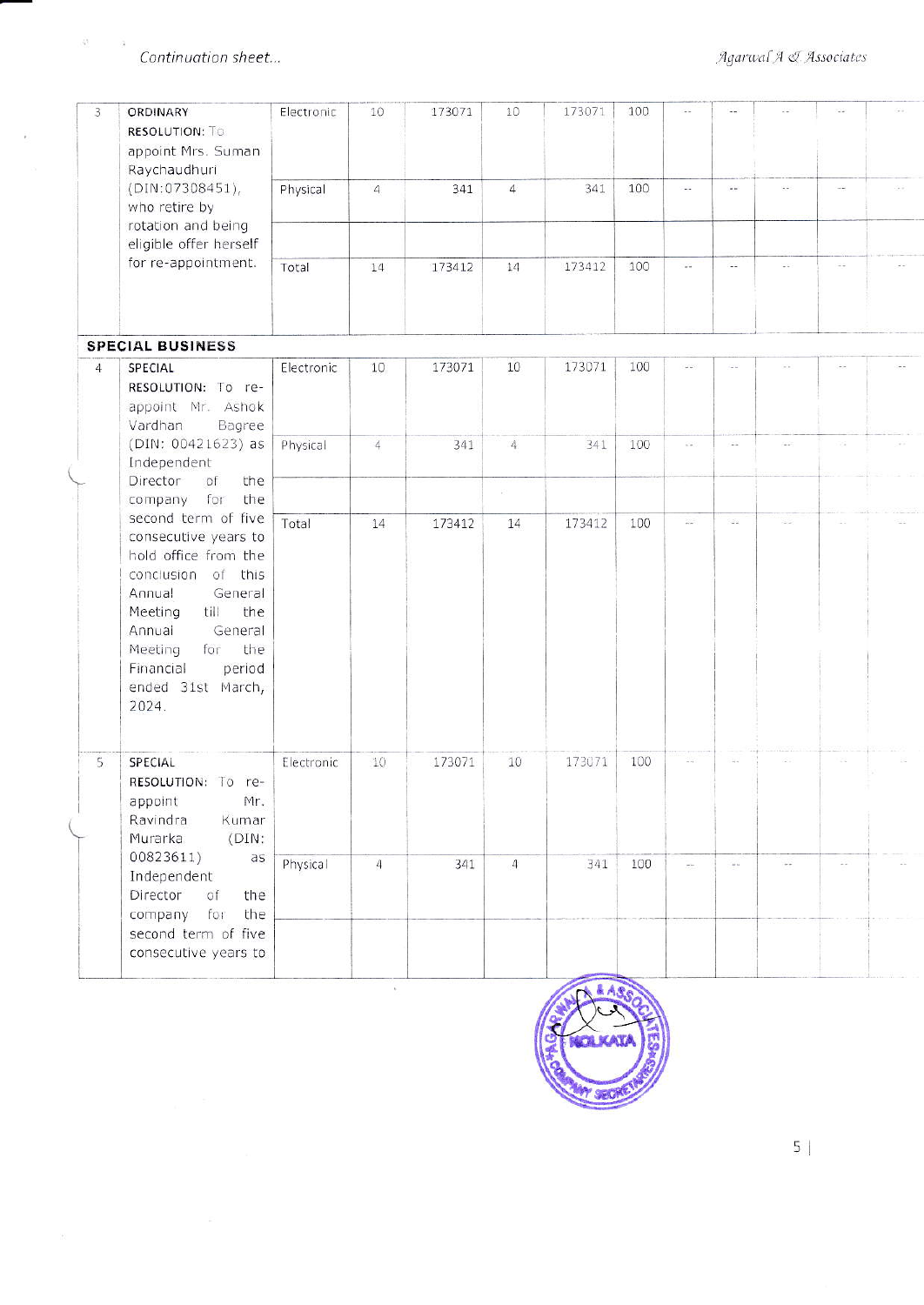Continuation sheet...

 $\frac{\partial \mathbf{y}}{\partial t}$ 

| hold office from the   Total<br>of this<br>conclusion<br>General<br>Annual<br>Meeting<br>the<br>till | 14 | 173412 | 14 | 173412 | 100 | $\sim$ | $\sim$ $\sim$ | $\sim$ | $-1$ | SOF |
|------------------------------------------------------------------------------------------------------|----|--------|----|--------|-----|--------|---------------|--------|------|-----|
| Annual<br>General<br>Meeting<br>the<br>for<br>Financial<br>period<br>ended 31st March,<br>2024.      |    |        |    |        |     |        |               |        |      |     |
|                                                                                                      |    |        |    |        |     |        |               |        |      |     |

Place: Kolkata<br>Date: 11<sup>th</sup> September ,2019



KX

CS Ajay Kumar Agarwal Proprietor M No.: F7604; C.P No.: 13493